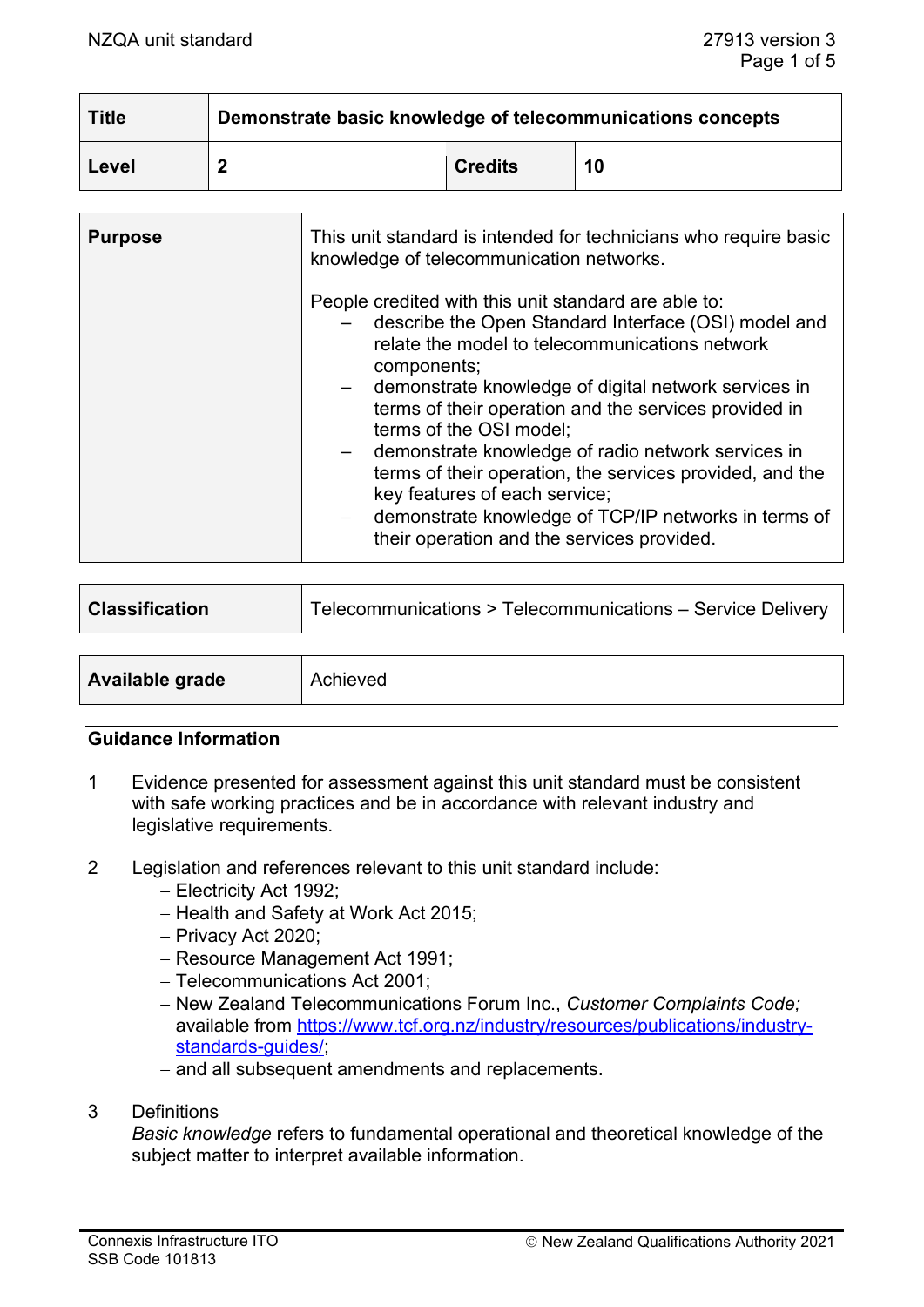*Industry requirements* refer to relevant policies, processes, methodologies, industry codes of practice, site specific health and safety plans, standard operating procedures, quality plans, work plans, traffic management plans, contract work programmes, job safety analysis, safe work method statements, job instructions, manufacturer's requirements, contract specifications, manuals, and procedural documents.

# **Outcomes and performance criteria**

## **Outcome 1**

Describe the OSI model and relate the model to telecommunications network components.

## **Performance criteria**

- 1.1 Describe typical telecommunications hardware and services in terms of the OSI model and applications network.
- 1.2 Describe in simple terms with the aid of a diagram the basic concepts of peer to peer communication in terms of the OSI model.
- 1.3 Describe the transmission media employed in telecommunications with reference to general characteristics and applications.
	- Range transmission media unshielded twisted pair, coaxial cable, fibre optic cable, microwave relay systems, cellular radio, microcell networks for Local Area Networks (LANs).
- 1.4 Compare digital and analogue data transmission.
	- Range bandwidth requirements, errors, tolerance to noise, crosstalk, and impedance matching.
- 1.5 Identify networks in terms of services offered.
	- Range metworks may include but are not limited to Customer Access Network (CAN), Digital Subscriber Line (DSL), Storage Area Network (SAN), Personal Area Network (PAN), Passive Optical Networking (PON), LAN, Metropolitan Area Network (MAN), Wide Area Network (WAN); evidence of a minimum of three networks is required.
- 1.6 Identify a range of network topologies from given examples.
	- Range star, ring, mesh, bus, tree.

# **Outcome 2**

Demonstrate knowledge of digital network services in terms of their operation and the services provided in terms of the OSI model.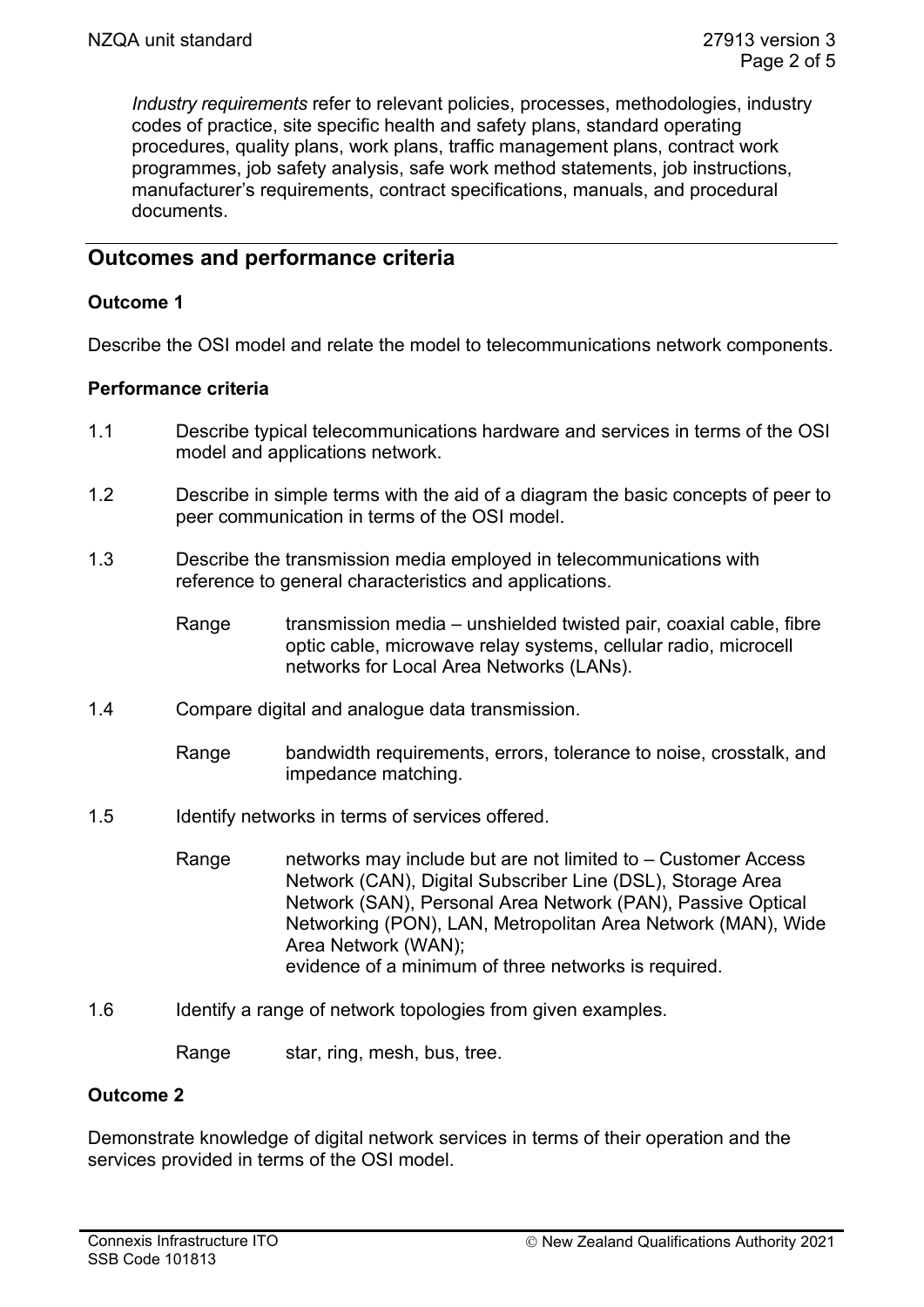### **Performance criteria**

- 2.1 Describe with the aid of a block diagram the operation of customer premises equipment used with a digital network with reference to the functions of the modules and services offered.
	- Range equipment network termination unit, router, analogue telephone adapter, optical network interface, residential gateway; evidence of four pieces of equipment is required. modules – modulator, demodulator, packet router, media convertor, optical-electrical convertor; evidence of three modules and two types of Customer Premises Equipment (CPE) is required.
- 2.2 Describe types of multiplexing used in a digital network system with reference to process input and output signals, advantages, and applications.
	- Range types of multiplexing may include but are not limited to  $-$  PDH, SDH, TCP/IP, MPLS, Asynchronous Transfer Mode (ATM), Integrated Services Digital Network (ISDN); evidence of two types of multiplexing is required.
- 2.3 Describe the functions and features of a digital network in terms of offered services.
	- Range  $\blacksquare$  functions and features may include but are not limited to low latency, signalling channels, voice circuits, low jitter, Voice Over Internet Protocol (VOIP), high data transfer speed, enhanced services; evidence of two functions and two features is required.

#### **Outcome 3**

Demonstrate knowledge of radio network services in terms of their operation, the services provided, and the key features of each service.

Range radio, cellular.

## **Performance criteria**

- 3.1 Describe the operation of end user equipment, with reference to the functions of the components.
	- Range equipment cellular phone, radio telephone transceiver; components – microphone, receiver, modulation, display, keypad, antenna.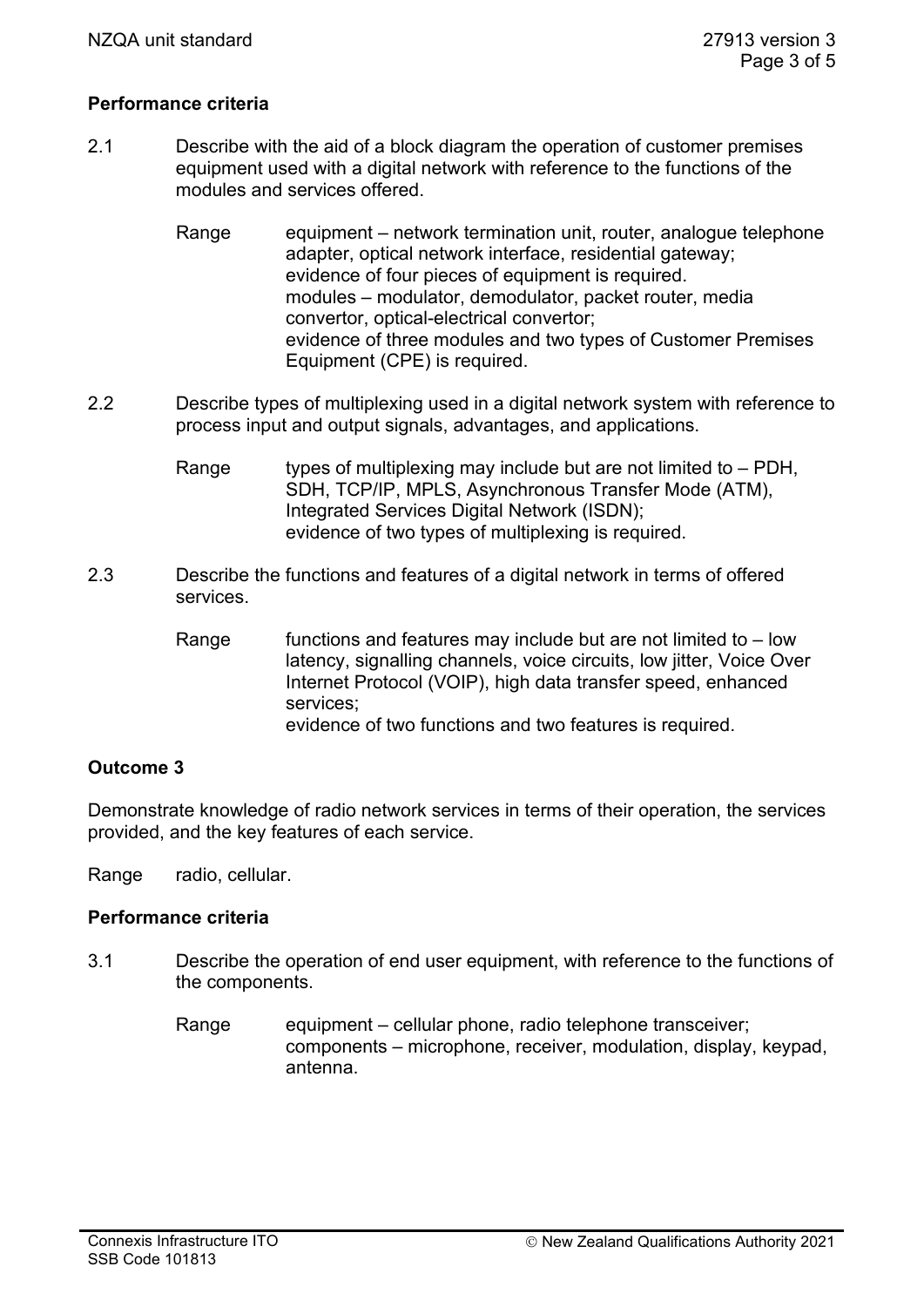- 3.2 Describe the functions of base station hardware used in radio network systems with the aid of a block diagram.
	- Range may include but is not limited to antenna, receiver, transmitter, controller, alarm/quality monitoring, call accounting; evidence of four base station hardware items is required.
- 3.3 Describe the functions and features of radio network systems.
	- Range radio network systems may include but are not limited to  $-2G$ networks, 3G networks, 4G networks, trunked radio, mobile radio, Wi-Fi; evidence of two functions and two features is required.
- 3.4 Describe interconnection of radio network systems with the public switched telephone network (PSTN) and Data networks in terms of features and services offered by the interconnection.
	- Range radio network systems may include but are not limited to  $-2G$ networks, 3G networks, 4G networks, trunked radio, mobile radio, Wi-Fi; evidence of three radio network systems is required.

# **Outcome 4**

Demonstrate knowledge of TCP/IP networks in terms of their operation and the services provided.

# **Performance criteria**

- 4.1 Describe hardware to permit connection to an existing network in terms of features provided.
	- Range router, switch, hub, wireless access point.
- 4.2 Describe configuration of TCP/IP hardware to permit connection to an existing network for a given situation.
	- Range may include but is not limited to  $-$  (IP) v4, IPv6, address, netmask, subnet prefix, gateway, Domain Name System (DNS) server, Dynamic Host Configuration Protocol (DHCP), Media Access Control (MAC) address, Wired Equivalent Privacy (WEP), Wireless Protected Access (WPA), Service Set Identifier (SSID); evidence of 6 is configurations is required.
- 4.3 Identify physical data interfaces used for IP connections in terms of connector used, application and transfer speeds.
	- Range Registered Jack (RJ)11, RJ45, Lucent Connector (LC), Square Connector (SC), Universal Serial Bus (USB), DB9 connector.